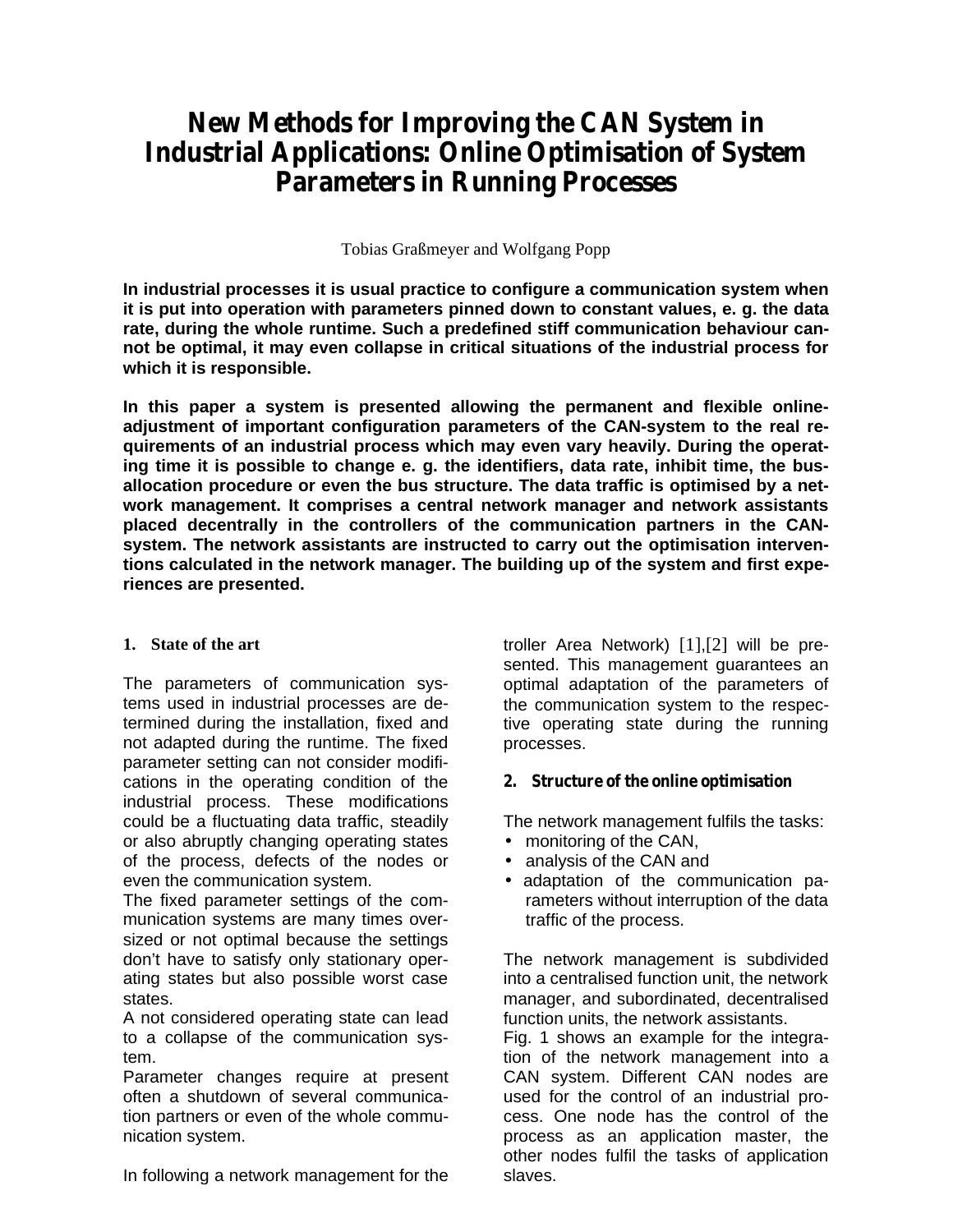

**Fig. 1:** Example for the network management

The network manager is integrated in the network as an additional communication partner.

The network assistants are implemented in the micro controllers (µC) of each CAN node which contains additionally the application software for the process control. The CAN controllers in the nodes are responsible for communication exclusively.

The network manager offers the following functions:

- initialisation of the CAN.
- monitoring and analysis of the data traffic and
- primarily the parameter adaptation during the runtime.

The changes initialised by the network manager for the parameter adaptation can refer e.g. to the:

- data rate,
- identifier of the message,
- error register and
- node state.

The functions of network assistants are:

- monitoring of the communication behaviour of the node and its internal state,
- transmission of management messages to the network manager and
- reception of management messages from the network manager.

The messages sent by an assistant can refer to the following situations or states:

- connection of a new node,
- life guarding of a node,
- increasing errors in a node or
- announcing a high data volume download.

The network assistants store the configuration of the nodes for all operating states during the installation.

The parameters of CAN adaptable during the runtime are the *bit timing*, the *data rate*, the *identifier* of the messages, the *guard time* and the *life time* of the nodes, the *inhibit time* of the specified messages, the *node state*, the *bus allocation procedure* or even the *change of the bus structure*.

Some of these are already named in the CAN specification [2] or in the Draft standard CANopen [3] as essential parameters.

The general, automatic setting of these parameters during the runtime is not described in these documents. In the following such an adaptation will be presented.

#### **3. Online detectable characteristics of CAN-Systems**

The network assistants transfer detected changes in the behaviour of the node using corresponding management messages to the network manager.

These messages contain information about:

- long waiting time of a specified message.
- counter values of the error registers,
- imminent transmission of a high data volume,
- connection of new nodes or
- node state.

*Long waiting time of a specified message:*

The waiting time of a message specified by an identifier cannot be predetermined exactly due to the arbitration procedure. The time depends on the number of messages waiting for sending simultaneously and the identifier has been assigned to a specific message. Only for the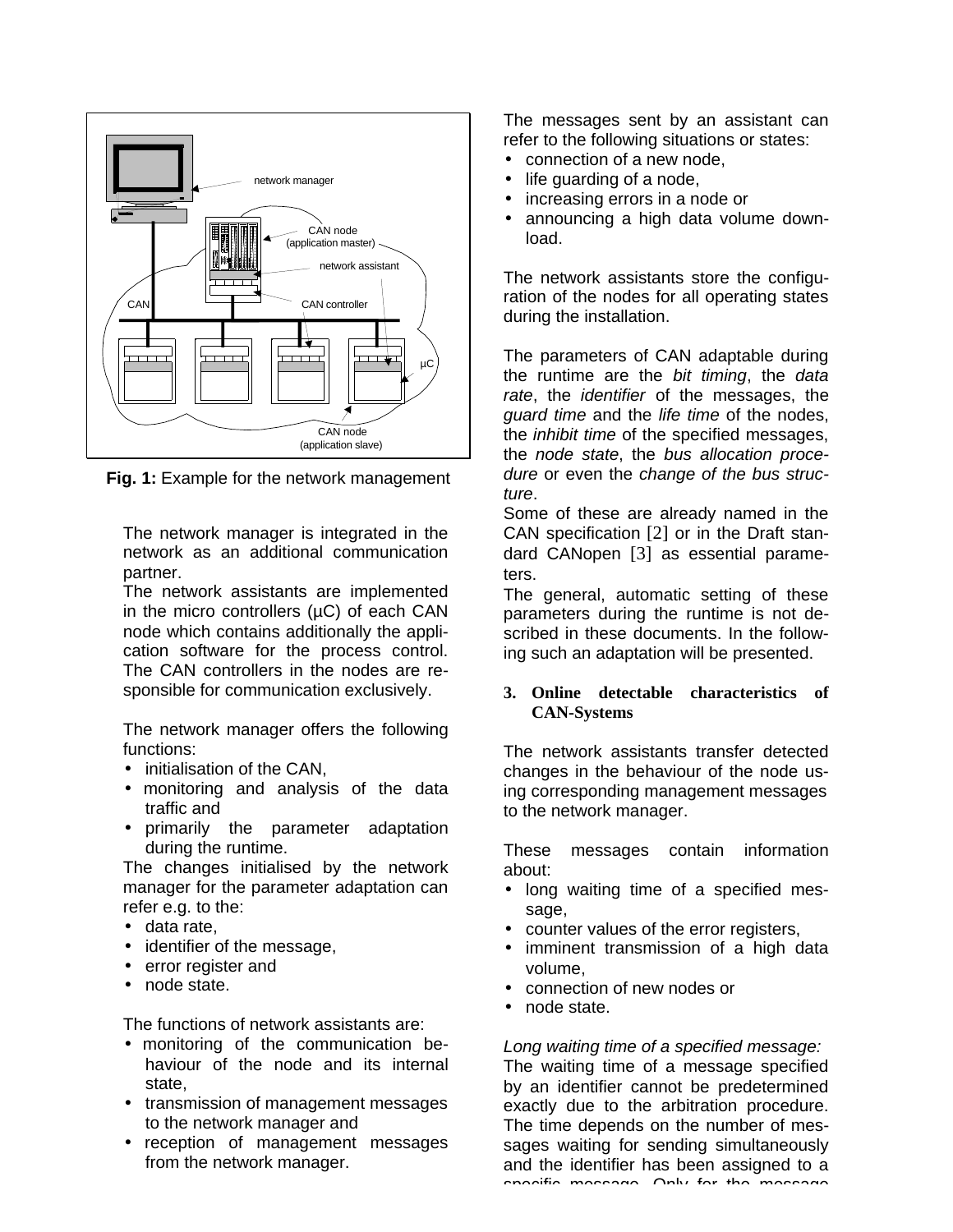can be predetermined exactly. The waiting time of any specified message cannot be realised by the receiver of the message.

A method to inform the receiver about the waiting time of a message is the transmission of a time stamp with this message [4]. However, this leads to a more inefficient telegram.

Another method used in the network management discussed here is the supervision of the waiting time in the transmitter of the message: If the time has exceeded a maximum value, the network manager is informed by the network assistant with a correspondent management message.

## *Counter values of the error registers:*

The CAN controllers contain registers which indicate the current values of receiving and transmitting errors. Different rules exist in CAN for fault confinement. The unit creating errors comes earlier into 'bus off' state than the others [1],[2].

Based on these rules the network management requires that each network assistant transmits a message whenever its error counter reached 10 or a multiple of 10.

## *Imminent transmission of a high data volume:*

The network assistant will inform the network manager when a high data volume has to be sent.

Definite messages of the nodes and some strategies, like *putting into operation* and *life guarding*, already exist in CANopen.

The network manager evaluates the management messages sent by the nodes and calculates further characteristics like:

- bus load.
- transmission frequency of each specified message and
- distribution of a specified message.

## *Bus load:*

The bus load is an essential indicator for the real time capability of CAN. Here the bus load *l* is defined as the relation between the duration of the messages to the time interval *t*. The time interval means the duration observed by the network manager. The theoretical bus load pro-

by the nodes during a time interval may exceed 100 %. A bus monitor, like the network manager, can only receive the messages really transmitted. This means the maximum value of the real bus load is 100 %. An approximate calculation of the bus load is carried out in the network manager according to (1):

$$
l = \frac{49 \quad n_a + 9 \quad b_a}{t} \quad \frac{1}{d} \quad 100 \tag{1}
$$

*na* is the number of *all* messages which were received by the network manager in the time interval *t* and *ba* is the sum of *all* data bytes contained in these messages. *d* is the data rate [5].

The exact calculation of the stuff bits used to synchronise the nodes and inserted in the telegrams is approximated by (1) as follows: 2 stuff bits are added to the 47 bits of the standard frame format messages and 1 stuff bit is added to each data byte. The average number of stuff bits for telegrams with 8 bytes data length is only 3.27 according to a calculation in [6]. The number of stuff bits contained in (1) has been greater chosen than this value in order to have enough safety for the calculation of the bus load.

## *Transmission frequency of each specified message:*

The network manager counts the number of transmissions of each specified message since the start of the communication process.

## *Distribution of a specified message:*

The distribution of a specified message means, whether the specified message is transmitted cyclically or stochastically.

# **4. Internal structure of the network manager**

The network manager contains the following functional units:

- bus analyser for supervising and analysing the CAN,
- database for storing the communication requirements of the CAN nodes, the detected real behaviour of CAN and the chosen parameter adaptation,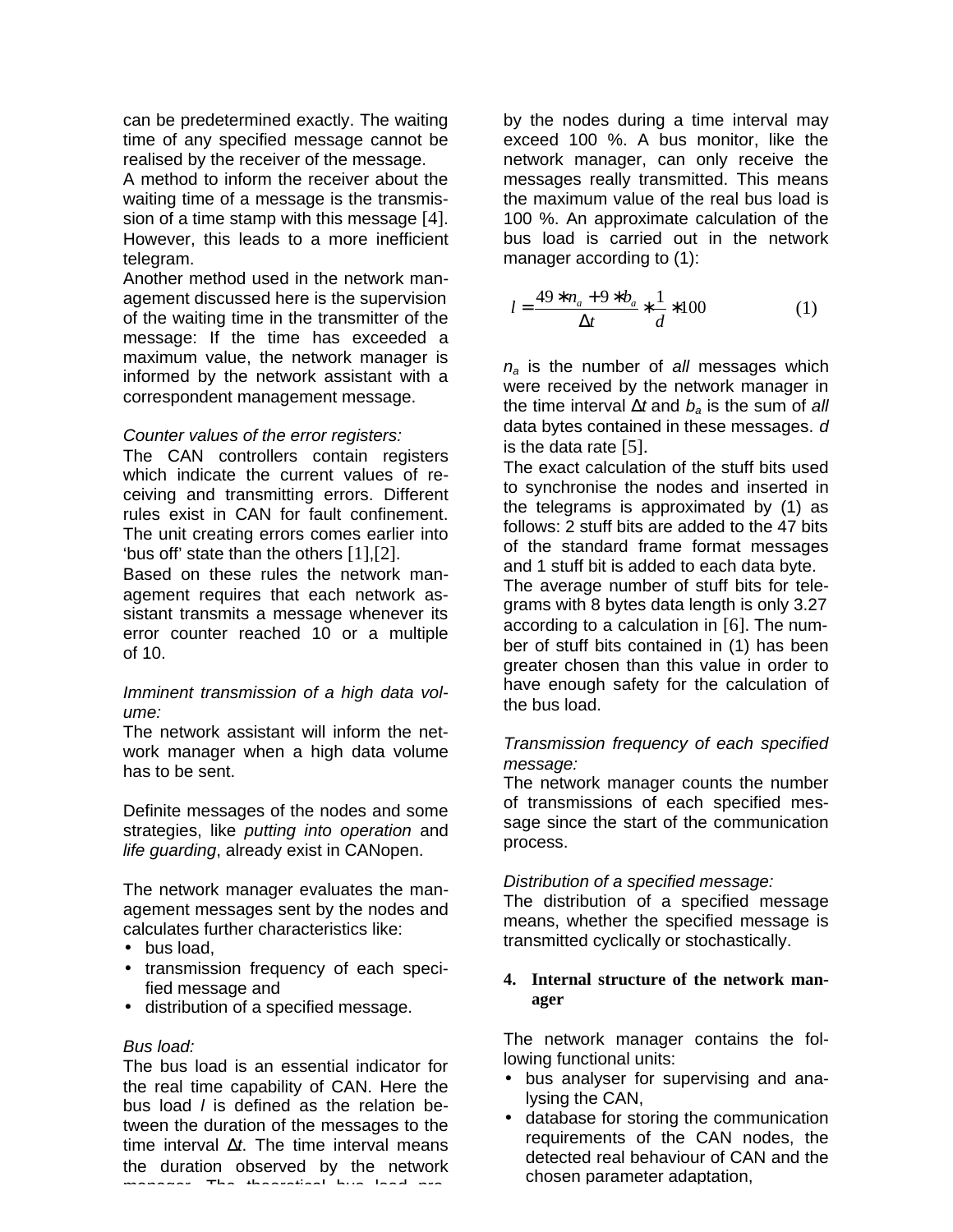- preselector for choosing one optimisation strategy and
- several optimisation strategies which contain different optimisation interventions.

In fig. 2 the structure of the network manager is represented.



**Fig. 2**: Internal structure of the network manager

#### *4.1 Methods of the bus analyser and calculations within the bus analyser*

The bus analyser detects all management messages transmitted by the nodes and passes these messages to the preselector without waiting for the end of the time interval *t*. Furthermore all messages which the bus analyser receives in the time interval *t* are used in a trend analysis.

Calculated characteristics are:

- bus load (formula 1),
- transmission frequency of identifiers,
- distribution of an identifier,
- weighted data rate (based on formula 2).

The weighted data rate *dw* of the system is the result of the addition of the data rates *dwi* of all messages. The adjusted data rate of CAN may not become smaller than the weighted data rate *dw*.

The data rate *dwi* each single message with the identifier *i* needs is calculated according to (2):

$$
d_{wi} = \frac{n_i(-t) - (49 + 9 - b_i)}{t} \quad P_i \tag{2}
$$

*ni( t)* indicates the number of the messages with the identifier *i* received in the

bytes of one message is indicated by *b<sup>i</sup>* and the priority of every message by *Pi*. *P<sup>i</sup>* is stored in the database. This priority is included in the calculation of the needed *dwi*. *Pi* can vary from 1 for low priority messages up to 10 for high priority messages. This means, that the weighted data rate for high priority messages is ten times greater than simple needed data rate.

The data traffic of the last time interval  $t = t_{i-1}$  is used for a possible adjustment of the data rate for the present time interval  $t_i$ 

The bus analyser stores all management messages and information from the trend analysis in the database.

#### **4.2 Internal structure of the database**

The database stores static characteristics of the CAN, like bus length or communication relations, and dynamic characteristics, like transmission frequency of specified messages, operating states of the nodes and current bus load.

The database containing the data for the online optimisation of CAN uses mainly the following 4 different table types:

- operating states of the industrial process, e.g. putting into operation, flexible production cycle, accident operating state etc.,
- used nodes per operating state,
- specified messages per node and
- communication relations between nodes.

For each operating state of the process the optimal parameters can be dynamically calculated and individually adjusted.

#### *4.3 Choice of an optimisation strategy in the preselector*

The preselector has the task of selecting the optimisation strategy by evaluating the messages sent by the network assistants of the nodes and the additional information from the bus analyser and from the database.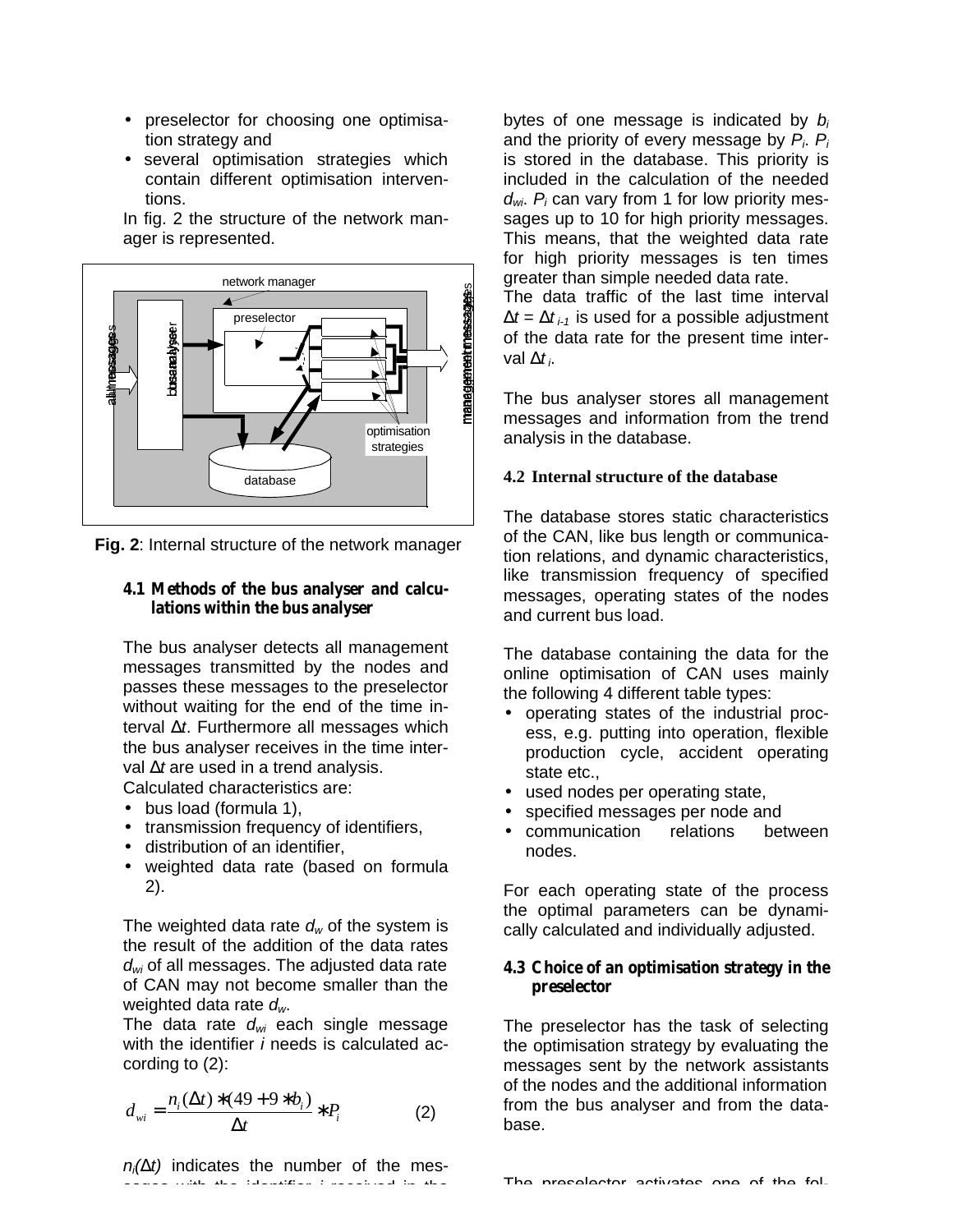- Reducing the bus load,
- Reaction on a high volume of messages to be sent,
- Increasing the reliability of the network,
- Reducing the waiting time of one specified message,
- Switching over to an other
	- operating state,
	- bus structure and
	- bus allocation procedure.

#### *4.4 Optimisation strategies and interventions*

The optimisation *strategies* combine different optimisation *interventions* which change only one parameter of the CAN. Four of the above mentioned optimisation *strategies* and the corresponding optimisation *interventions* shall be discussed more specifically.

# *4.4.1 Reducing the bus load*

All messages are transmitted up to a bus load of 100 %. However, the waiting time increases for messages with lower priority. The low priority messages are *no longer transmitted* if the theoretical bus load exceeds 100 %.

Reducing the busload counteracts against the described behaviour. The maximum limit of the bus load is fixed in the described network management to 50 % [6].

This strategy contains the following optimisation interventions:

## a) *Increasing the data rate:*

The maximum value of the data rate depends on the bus length and synchronisation tolerance influenced by the bit timing [7].

The change of the data rate is only possible with a change of the bit timing register (BTR) in the CAN controllers. The register values in the BTR depends on the quartz cycle time and on the choice of the manufacturer of the CAN controller. A certain set of most usual data rates is implemented in the network management of our building up.

The register values in the BTR define the possible resynchronisation tolerance at a given quartz cycle time tolerance and the greatest length of the CAN network. With a

jump width of 4 bit-time quanta a high resynchronisation is realised. The sampling at the bit end allows the highest possible data rate for a given length of the CAN network.

The complete change of the data rate needs actually a bus off time of 40 ms for a fault-free switching over. This bus off time guarantees that each node can adjust the new data rate.

The messages arising in the application during this bus off time are stored by the network assistant and transmitted after the switching over procedure.

b) *Reducing the number of messages to be sent:*

By increasing the cycle time or the inhibit time the bus load produced by these messages is reduced. The time limits are contained in the database.

Similar interventions referring to the bus load restriction are described in [8] for the *Ethernet* use in industrial area.

c) *Disabling data transmission:*

This optimisation intervention goes beyond the previous intervention and does not allow certain message types to be sent or certain nodes to transmit data.

The messages are intermediately stored in the CAN node and transmitted during a low bus load interval.

The database has the information which message types or nodes allow this intervention. The application in the nodes can realise by observing the state of the node

- whether the node itself or
- whether message types and
- which message types

have been disabled.

#### *4.4.2 Reaction on a high volume of messages to be sent*

The transmission of greater data packets, like parameter or even program download, always produces a rising bus load. Without limitation of the download speed the measurable bus load can rise to 100%. With a limitation to a low bus load the duration of the download time rises.

The complete bus load for the transmission of great data packets together with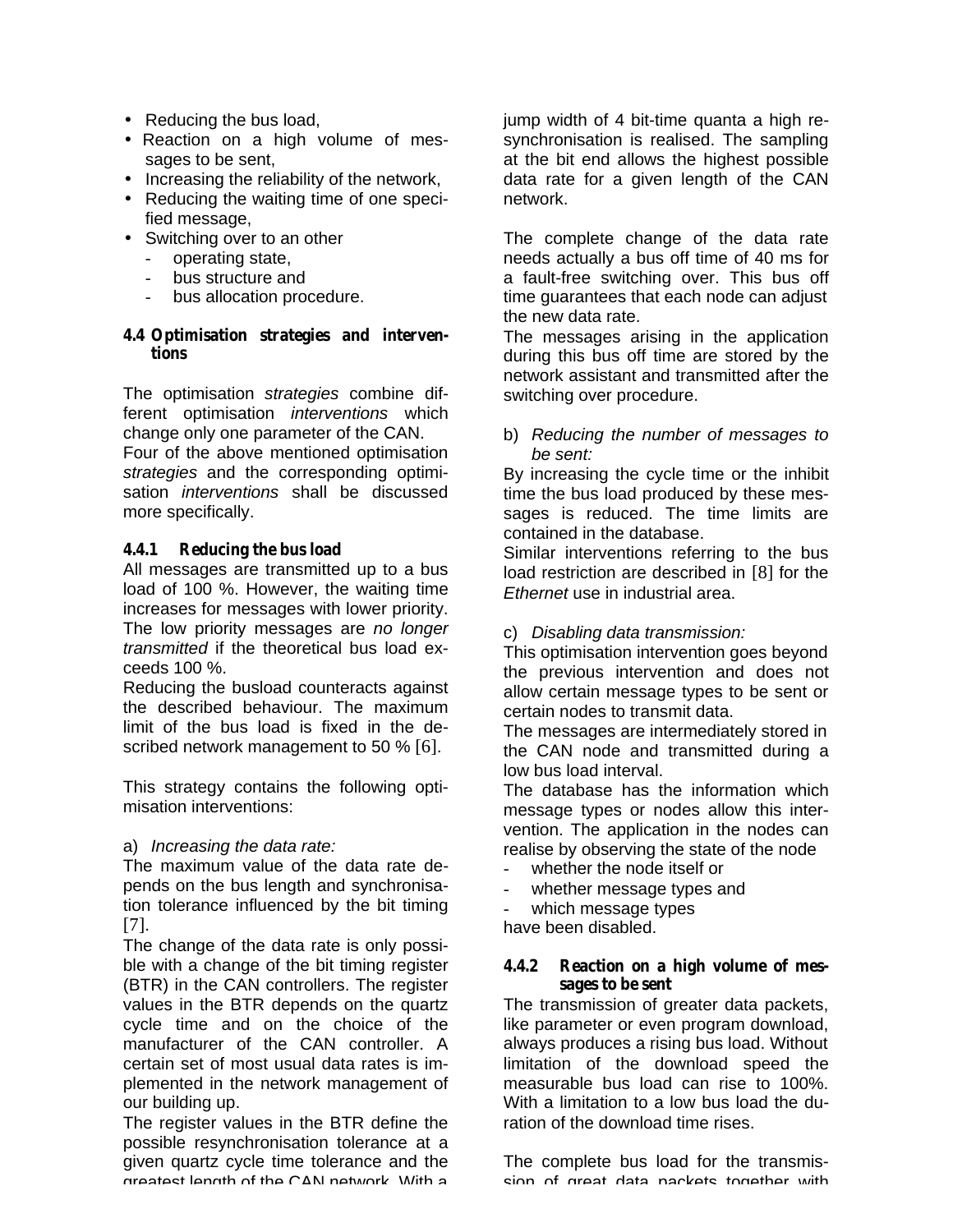the process data load should not exceed the limit of 50% mentioned before.

The network assistant of a node intending to transmit a high volume of data reports this to the network manager and waits for the permission of the download. During this time the following two optimisation interventions are started in the network manager.

# a) *Increasing the data rate*

A higher data rate increased as far as permitted lowers the bus load produced by the process data to a minimum value.

# b) *Limiting the download*

The bus load produced by the download messages is restricted. The maximum allowed bus load shall not exceed 50 % of the bus load. The bus load produced by download messages equals the allowed bus load reduced by the bus load produced by the process data.

Limiting the download is realised by putting intervals of no transmission into the download stream.

The time interval between two download messages is calculated. The network manager informs the waiting node about this interval value and allows him to execute the download under this condition.

## *4.4.3 Increasing the reliability of the network*

The failure state of the network is evaluated in the network manager depending on the transmitted fault messages from the nodes and also on missing life messages. The network management can eliminate errors which were caused by faulty parameter settings. Errors in the hardware of the nodes cannot be repaired directly. However, their influence can be reduced, e.g. by switching over to a redundant node.

Error scenarios could be:

## *Slowly growing node failure*

At least one error counter has been increased in only one node.

The life guarding reports of *one* node are missing and the error counters are increasing in all other nodes except of this *one* node. This means that this *one* node doesn't transmit correctly.

# *Bad parameter settings*

The counter values in the error register have increased in many nodes. The error can be a faulty parameter setting of the CAN.

Interventions to treat above mentioned scenarios could be:

# *a) Setting new parameters for the faulty node*

The failure could be a wrong stored set of parameters in one node. Actually the node is working with these wrong parameters. The new parameter setting can repair this failure.

# *b) Resetting of the error counters*

This prevents the CAN controller of this node from going into the bus off state to early and from being no longer connected to CAN.

*c) Early disconnection from the network* With this intervention the node is intentionally turned off into listen only mode, not into the bus off state. This node keeps on being within reach over CAN.

## *d) Switching over to the accident operating state*

The operation of one node is so important that its failure means an heavy accident for the industrial process. The remaining working nodes will bring the process into a stable state and the important data can be exchanged over CAN to avoid critical process states.

## *e) Shutting down the communication system*

This is the strongest intervention in the behaviour of the communication system. No further communication via CAN is possible. For this case appropriate mechanisms must be contained in every node.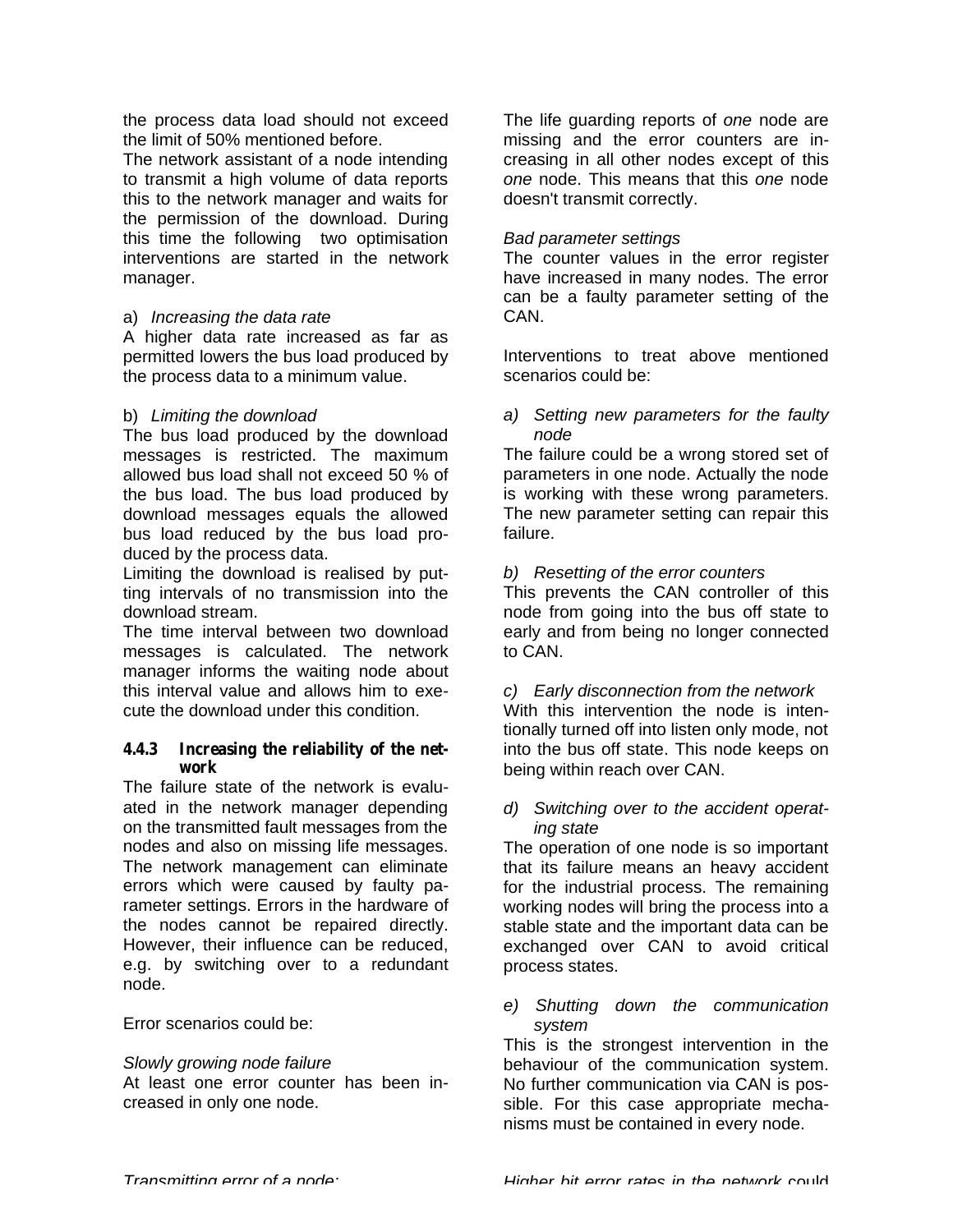electromagnetic interference. They could be reduced by decreasing the data rate and if needed by the intervention '*Reducing the number of messages to be sent'*.

It is recommended to use in industrial applications only the needed data rate and not the highest possible in order to minimise the bit error rates.

All these optimisation interventions depend on the process.

## *4.4.4 Reducing the waiting time of one specified message*

The network assistant supervises the waiting times of the messages to be sent and reports its exceeding to the network manager. The preselector realises this management message and activates this optimisation strategy, using one of the following optimisation interventions.

# a) *Changing the identifier*

The communication relations between transmitters and receivers are realised via the identifiers.

In the case of the simultaneous access of several messages with various identifiers an automatic sorting of the messages is executed by the arbitration procedure according to the priority of the identifier.

To guarantee that the message with the highest priority gets the identifier with the highest priority the identifiers are assigned to each message according to a specific sorting algorithm in the network manager.

In this algorithm the specified messages are sorted at first by their priority (I.). In order to sort specified messages with the same priority the second sorting criterion 'priority of the transmitter' (II.) is used. In the case of further equal priorities for the specified messages the next sorting criterions from III. to X. are used in the same way.

- I. Priority of the specified message
- II. Priority of the transmitter
- III. Number of the data bytes per message
- IV. Minimal inhibit time or cycle time of the specified message
- V. Minimal waiting time of the specified message
- VI. Priority of the receiver(s) of the specified message
- VII. Number of the receivers of the specified message
- VIII. Transmission frequency of the specified message during the whole process time
- IX. Transmission frequency of the specified message during the last time interval *t*
- X. Distribution of the specified messages (cyclic or stochastic behaviour)

Criterions which can be exactly determined only during the runtime are also contained in this algorithm (Point VIII to X). The data base contains all sorting criterions.

Both transmitter and receiver are equipped with a mechanism for an adaptation of the identifiers during the runtime, which allows effectively simultaneous switching over to the new identifier.

Using the broadcast capability of the CAN all nodes can receive the message to change the identifier simultaneously. This message contains the old and the new identifier.

The function of this mechanism in the network assistants is to compare the identifier in their transmitting and receiving lists with the old identifier. By finding the same identifier the old identifier will be replaced by the new one.

# b) *Increasing the data rate:*

Increasing the data rate reduces the transmission time of the messages and therefore the waiting time.

The order of the mentioned interventions corresponds to the order of their activation in this optimisation strategy.

Only one optimisation strategy which contains several optimisation interventions is activated at a given time. The optimisation interventions in a strategy will not issue conflicting parameter settings.

For all optimisation strategies discussed here opposite interventions exist.

**5. Results**